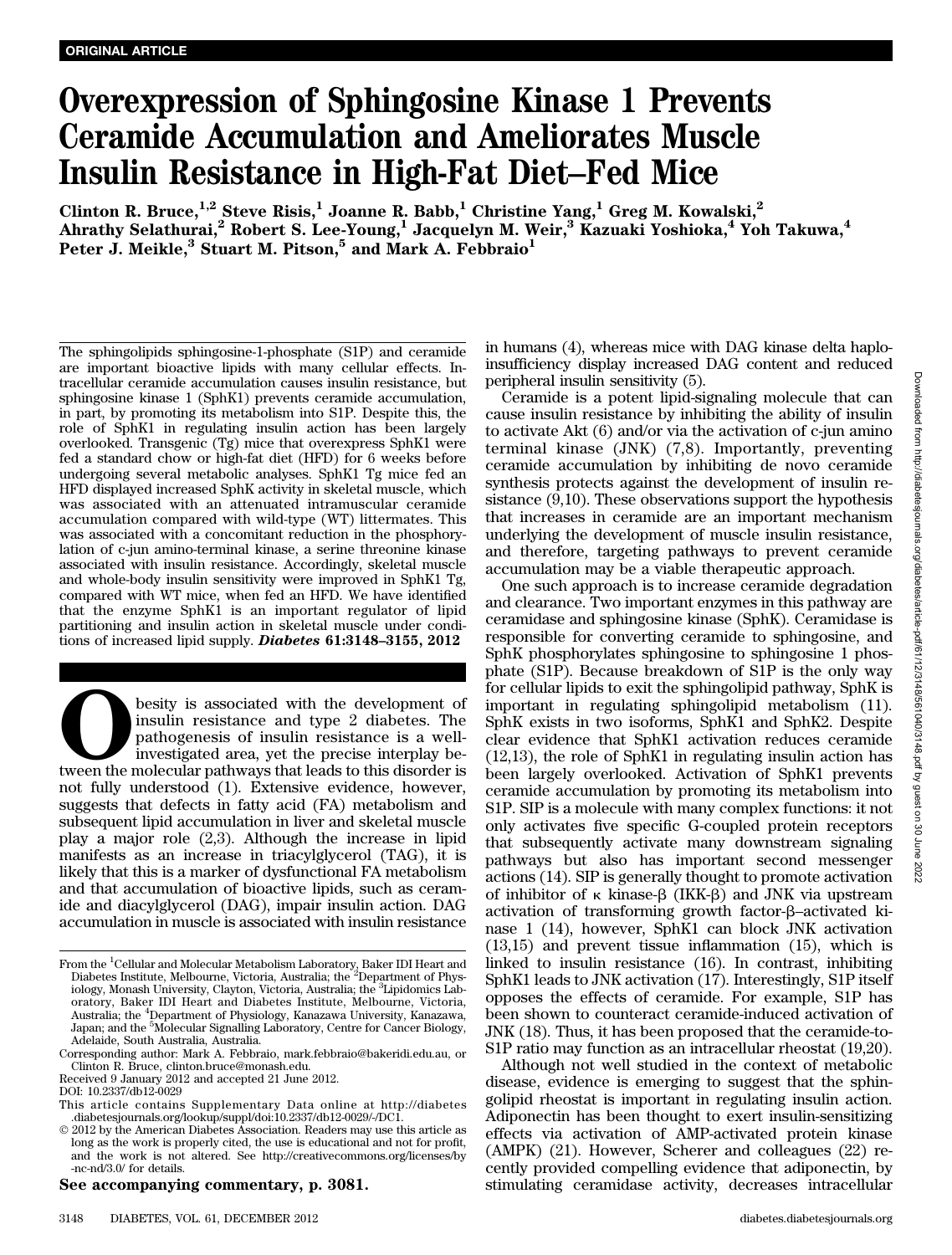ceramide and concomitantly increases S1P. Hence, the dynamic balance between the levels of ceramide and S1P may have implications for the development of obesityinduced insulin resistance. The aim of the current study was, therefore, to examine the role of SphK in regulating skeletal muscle ceramide content and insulin sensitivity in conditions of lipid oversupply. We hypothesized that SphK1 overexpression would promote flux through the sphingolipid degradative pathway, which would prevent high-fat diet (HFD)–induced ceramide accumulation and, therefore, enhance muscle insulin action.

## RESEARCH DESIGN AND METHODS

Animals. All experimental procedures were approved by the Alfred Medical Research and Education Precinct Animal Ethics Committee and were in accordance with the National Health and Medical Research Council (NHMRC) of Australia Guidelines on Animal Experimentation. Generation of the moderatelevel or low-level SphK1a transgenic (SphK1 Tg) mice has been described elsewhere (23,24). Mice were maintained on a C57Bl/6 background (backcrossed  $\geq$ 9 times). All experiments commenced when mice were 8 weeks old. Male SphK1 Tg mice and their wild-type (WT) littermates were kept in a temperature controlled room (22  $\pm$  1°C) on a 12-h light/dark cycle with free access to food and water. Mice were fed a standard chow diet (14.3 MJ/kg, 76% of kJ from carbohydrate, 5% fat, 19% protein, Specialty Feeds, Glen Forrest, Western Australia, Australia). For the fat-feeding studies, mice were fed an HFD (19 MJ/kg, 35% of kJ from carbohydrate, 42% fat [42.7% saturated, 35.1 monounsaturated and 21.7% polyunsaturated FAs], 23% protein, Specialty Feeds) for 6 weeks. Lean and fat mass were determined using the EchoMRI 4-in-1 (Echo Medical Systems, Houston, TX).

Mice were randomly assigned to two groups that underwent procedures to determine 1) skeletal muscle glucose uptake or 2) activation of intracellular signaling molecules. Glucose tolerance tests were performed on a subset of mice from each group, and samples of plasma and tissue were collected for subsequent analysis. A separate group of WT and SphK1 Tg mice were fed an HFD and were studied under hyperinsulinemic clamp conditions (described below). The numbers for each group are presented in the table and figure legends.

Glucose tolerance tests. Intraperitoneal glucose tolerance tests (1 g/kg lean body mass) were performed on mice fasted for 5 h. Blood samples were obtained from the tail tip at the indicated times, and blood glucose levels were measured (AccuCheck II; Roche, Castle Hill, New South Wales, Australia).

In vivo electroporation. cDNA encoding the human SphK2 gene was cloned into the pcDNA3.1 expression vector (25). Plasmids were injected into tibialis anterior muscles and electroporated by a previously described protocol (26,27). All experiments were performed 7 days after transfection.

Skeletal muscle incubations. Mice were fasted for 5 h and anesthetized by injection of sodium pentobarbitone (50 mg/kg i.p.). Glucose uptake in isolated extensor digitorum longus (EDL) muscle was assayed for 15 min using  $[{}^{3}H]$ -2-deoxy-D-glucose (1 mmol/L; 0.128  $\mu$ Ci/mL) as described previously (26). For analysis of insulin signaling, EDL muscles were incubated in Krebs-Henseleit buffer (pH 7.4), with or without insulin (300  $\mu$ U/mL) for 30 min.

Hyperinsulinemic, euglycemic clamp. Mice were catheterized 4 days before hyperinsulinemic, euglycemic clamp studies. Mice were anesthetized with isoflurane (1–2% in oxygen), and the right jugular vein was catheterized with a Silastic catheter (0.025-inch outer diameter). The catheter was exteriorized at the back of the neck, filled with sterile saline, and sealed with a stainless steel plug. After surgery, animals were individually housed, and body weight was recorded daily. Hyperinsulinemic, euglycemic clamps were performed on 5-h fasted, conscious, restrained mice. The infusion protocol consisted of a 150-min tracer equilibration period ( $t = -150$  to 0 min) beginning at 0830 h, followed by a 120-min experimental period ( $t = 0$  to 120 min) beginning at 1000 h. A bolus of  $[3<sup>3</sup>H]$ glucose (5 µCi; PerkinElmer, Waltham, MA) was administered at  $t = -120$  min, followed by a constant infusion of 0.05  $\mu$ Ci/min for 150 min. At  $t$  =  $-15$  and  $-5$  min, blood samples ( $\sim\!\!50$   $\rm \mu L)$  were obtained from the tail tip for assessment of basal glucose, plasma insulin, and free FAs (FFAs), as well as glucose-specific activity. The hyperinsulinemic, euglycemic clamp was initiated at  $t = 0$  min with an infusion of human insulin (4 mU  $\cdot$  kg<sup>-1</sup> min<sup>-1</sup>; ActRapid; Novo Nordisk, Baulkham Hills, New South Wales, Australia). To minimize changes in glucose specific activity, the [3-3H]glucose infusion was increased to 0.1  $\mu$ Ci/min. Blood glucose was measured every 10 min, and euglycemia  $(\sim10-11 \text{ mmol/L})$  was maintained by infusing 30% dextrose as required. Blood samples (10  $\mu$ L) were taken every 10 min from  $t = 80$  to 120 min to determine glucose-specific activity. At 120 min, a bolus of  $2[^{14}C]$ deoxyglucose  $({}^{14}C|2DG; 13 \mu Ci; PerkinElmer, Waltham, MA)$  was administered via the catheter. Blood (10  $\mu$ L) was taken at 2, 15, 25, and 35 min for the determination of  $[{}^{14}C]2DG$ . Mice were then anesthetized and tissues collected. Plasma insulin and FFA levels were determined from samples obtained from cardiac puncture on anesthetized mice at the end of the clamp procedure.

Determination of plasma and tissue radioactivity. Blood samples  $(10 \mu L)$ were deproteinized with barium hydroxide (0.3 N) and zinc sulfate (0.3 N), and  $[3<sup>3</sup>H]$ glucose and  $2[^{14}C]DG$  radioactivity was determined by liquid scintillation counting. The rate of glucose appearance (endogenous  $R<sub>o</sub>$ ) and disappearance  $(R<sub>d</sub>)$  were determined using steady-state equations. Endogenous glucose production during the clamp was calculated by subtracting the glucose infusion rate (GIR) from  $R_d$ . The insulin-stimulated component of the total  $R_d$ (IS-Rd) is equal to clamp  $R_d$  minus the basal glucose turnover rate. Accumulation of  $[{}^{14}C]2DG$  was determined in an aqueous extract of tissue after homogenization. Free and phosphorylated  $[$ <sup>14</sup>C $]$ 2DG were separated by ion exchange chromatography on Dowex l-X8 columns (acetate form). The area under the tracer disappearance curve of  $\int_{0}^{14}C|2DG$ , together with the radioactivity for the phosphorylated  $[$ <sup>14</sup>C $]2DG$  from individual tissues, were used to calculate the glucose metabolic index  $(Rg')$  (28).

Western blotting. Tissues were lysed, and protein concentration was determined. Lysates were solubilized,  $40 \mu$ g protein was loaded and resolved by SDS-PAGE on polyacrylamide gels, transferred to membranes, and blocked with 5% milk. Immunoblotting was performed using the following primary antibodies: phosphorylated (p)Akt serine 473 and total (t)Akt (Cell Signaling Technology, Danvers, MA), pJNK (Thr183/Tyr185) and tJNK (Cell Signaling Technology), as well as pIKK- $\beta$  (Ser181), tIKK- $\beta$  (Cell Signaling Technology). After incubation with appropriate secondary antibody, the immunoreactive proteins were detected with enhanced chemiluminescence and quantified by densitometry. Analysis of membrane and cytosolic protein kinase C  $\theta$  (PKC $\theta$ ) were performed as previously described (26).

Plasma analysis. Plasma insulin was measured by ELISA (Millipore, St. Louis, MO). FFAs were measured spectrophotometrically by an enzymatic colorimetric assay (NEFA C kit; Wako Chemicals, Richmond, VA). Plasma triglycerides were determined using a colorimetric assay kit (Triglycerides GPO-PAP; Roche Diagnostics, Indianapolis, IN). Plasma S1P concentration was assessed by S1P ELISA (Echelon, Salt Lake City, UT).

SphK activity and S1P. SphK activity in tissue homogenates was determined using D-erythro-sphingosine and  $[\gamma^{22}P]$ ATP as substrates, as described pre-<br>viously (29). Muscle S1P layels were determined using previously described viously (29). Muscle S1P levels were determined using previously described methods (30).

Lipid analysis. Lipids were extracted from plasma  $(10 \mu L)$  using a singlephase chloroform/methanol (2:1 v/v) extraction, as previously described (31) and were analyzed for ceramide content. For tissue lipids (DAG, ceramide, sphingomyelin, sphingosine, phosphatidylcholine [PC], and phosphatidylethanolamine  $[PE]$ ), samples were homogenized in 300  $\mu$ L 1xPBS (pH 7.47), and protein content was determined. Lipids were extracted from  $50 \mu$ g protein for muscle, 10  $\mu$ g protein for white adipose tissue (WAT) and 25  $\mu$ g protein for liver. Lipids were extracted using a single-phase chloroform/methanol (2:1 v/v; 20 volumes) extraction after the addition of internal standards (100 pmol each of ceramide 17:0, PC 13:0/13:0, PE 17:0/17:0, sphingomyelin 12:0, and sphingosine 17:1; Avanti Polar Lipids, Alabaster, AL), together with 200 pmol DAG 15:0/15:0 (Sigma-Aldrich, St. Louis, MO). Samples were vortexed, mixed for 10 min, sonicated for 30 min, and left at room temperature for 20 min. Extracts were centrifuged at 13,000g for 10 min. The supernatant was transferred to a clean tube and dried under nitrogen at 40°C. Lipids were redissolved in 50 µL water-saturated butanol containing 10 mmol/L NH<sub>4</sub>COOH, then 50 µL methanol containing 10 mmol/L NH4COOH was added. Analysis was performed by electrospray ionization–tandem mass spectrometry using a PE Sciex API 4000 Q/TRAP mass spectrometer with a turbo-ionspray source and Analyst 1.5 data system, as described previously (32). Tissue TAG content was determined biochemically using a colorimetric assay kit (Triglycerides GPO-PAP; Roche Diagnostics).

RNA isolation and quantitative real-time RT-PCR. Total RNA was isolated from gastrocnemius muscle using Trizol (Invitrogen, Carlsbad, CA). Samples were reverse-transcribed using TaqMan reverse-transcription reagents (Applied Biosystems, Foster City, CA). Gene expression analysis was performed by RT-PCR using TaqMan gene expression assays (Applied Biosystems), including 18S and glyceraldehyde-3-phosphate dehydrogenase probe and primers for housekeeping measurements.

AMPK activity and markers of oxidative stress. AMPK activity was measured in tissue lysates as previously described (33). Malondialdehyde content was determined spectrophotometrically using BIOXTECH MDA-586 assay kit (Oxis Research, Portland, OR).

Statistics. Data are reported as mean  $\pm$  SEM. Comparisons between data from multiple treatment groups were made using factorial ANOVA, followed by Newman-Keuls post hoc analysis. To specifically examine differences between WT and Tg mice, data were analyzed using the Mann-Whitney  $U$  test. Statistical significance was accepted at  $P < 0.05$ .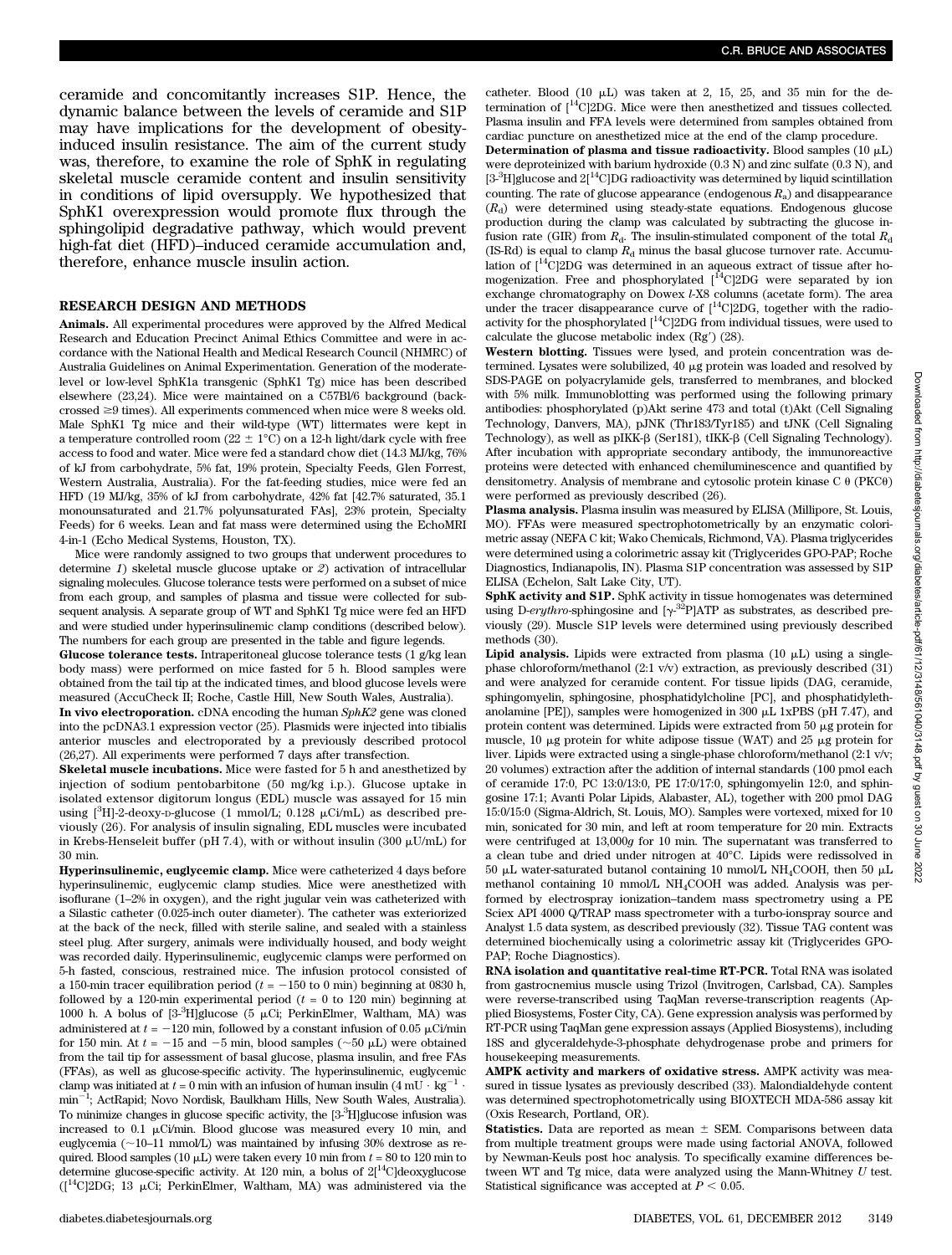### RESULTS

Muscle ceramide is reduced in SphK1 Tg mice. SphK1 Tg mice were indistinguishable from WT littermates with respect to body mass or fat mass (Table 1). We screened a number of metabolic tissues and only observed increased SphK activity in skeletal muscle (Fig. 1A). In addition, S1P levels tended to increase in muscle of SphK1 Tg mice relative to WT, but this was not statistically different (Fig. 1B). Furthermore, sphingosine content (Fig. 1C) was not altered, but the S1P-to-sphingosine ratio tended to be reduced in SphK1 Tg mice  $(0.61 \pm 0.12)$  compared with WT mice  $(1.45 \pm 0.16)$ , although this was not statistically significant  $(P > 0.05)$ . However, ceramide was reduced in the quadriceps and soleus, but not in WAT or liver (Fig. 1D). Despite these changes, when fed a chow diet, SphK1 Tg mice did not show any differences in fasting plasma glucose, insulin, FFAs, triglycerides, ceramides, or S1P compared with WT mice (Table 1). In addition, glucose tolerance was not different when compared with WT mice (Fig. 1E).

Because we only studied mice overexpressing SphK1, the possibility existed that SphK2 may play a role in metabolism. To our knowledge, a Tg mouse does not exist for SphK2, but to rule out the possibility that this isoform plays a role, we transiently overexpressed SphK2 in skeletal muscle using in vivo electroporation. SphK2 overexpression had no effect on intramuscular lipid content (Supplementary Fig.  $1A-C$ ), suggesting that SphK1, but not SphK2, plays a role in regulating muscle ceramide levels; therefore, further studies were focused entirely on SphK1. SphK1 Tg mice are protected from HFD-induced ceramide accumulation. The HFD increased body mass and fat mass, as well as fasting plasma glucose, insulin, triglycerides, and S1P in both strains of mice, but there were no differences between SphK1 Tg and WT littermates (Table 1). In WT mice, the HFD increased total muscle ceramide by  $\sim$ 40% (445  $\pm$  48 vs. 611  $\pm$  50 pmol/mg protein for chow and HFD WT mice, respectively;  $P < 0.05$ ; Fig. 2A and B). Importantly, however, this effect was ameliorated in SphK1 Tg mice (Fig. 2A) to an extent where muscle from these mice was resistant to the effects of the HFD with respect to ceramide accumulation (Fig. 2B). Despite these effects, neither fat-feeding nor SphK1 overexpression affected the expression of acid ceramidase ([Supplementary Fig. 6\)](http://diabetes.diabetesjournals.org/lookup/suppl/doi:10.2337/db12-0029/-/DC1). Similar to our findings in chow-fed mice, muscle S1P and sphingosine were not altered in SphK1 Tg relative to WT mice (Fig. 2C and D).

Consistent with a reduction in ceramide, overexpression of SphK1 resulted in a reduction in C18:0 sphingomyelin ([Supplementary Fig. 2](http://diabetes.diabetesjournals.org/lookup/suppl/doi:10.2337/db12-0029/-/DC1)A), the most predominant species in muscle, and in total sphingomyelin levels (Fig. 2E). In addition, a number of sphingomyelin species were increased in response to the HFD ([Supplementary Fig. 2](http://diabetes.diabetesjournals.org/lookup/suppl/doi:10.2337/db12-0029/-/DC1)A). The HFD also increased muscle DAG (Fig.  $2F$  and Supplementary Fig.  $2B$ ) and TAG (Fig. 2G), which was independent of the genetic strain of mice. Interestingly, despite the increase in DAG with an HFD, the membrane-to-cytosol ratio of  $PKC\theta$  was not altered ([Supplementary Fig. 3](http://diabetes.diabetesjournals.org/lookup/suppl/doi:10.2337/db12-0029/-/DC1)). Although S1P can be hydrolyzed by S1P lyase to form hexadecanol and phosphoethanolamine, of which the later can be used for the biosynthesis of PE, S1P lyase expression and activity in skeletal muscle is almost undetectable (34); thus, the relevance of this pathway in muscle is questionable. Nonetheless, we analyzed muscle PE content to determine whether SphK1 overexpression altered this lipid. In addition, it has recently been suggested that the ratio between PC and PE is altered as a consequence of obesity, resulting in cellular stress (35). Therefore, we also analyzed the PC content. However, in this model, neither diet nor SphK1 overexpression affected PE (Fig.  $2H$ ) or PC (Fig.  $2H$ ) levels in muscle.

HFD-induced muscle insulin resistance is ameliorated in SphK1 Tg mice. Because HFD-induced increase in muscle ceramide accumulation was prevented in SphK1 Tg mice, we examined whether these mice would have improved glucose homeostasis. Initial studies showed that glucose tolerance was improved in SphK1 Tg mice fed an HFD compared with WT mice (Fig. 3A). Ex vivo glucose uptake assays revealed no differences in chow-fed WT or SphK1 Tg mice; however, consistent with our glucose tolerance data, insulin-stimulated glucose uptake was enhanced in HFD SphK1 Tg mice compared with HFD WT mice [\(Supplementary Fig. 4](http://diabetes.diabetesjournals.org/lookup/suppl/doi:10.2337/db12-0029/-/DC1)A and B). Although insulin sensitivity was improved in HFD SphK1 Tg mice, it was not restored to those levels observed in chow-fed mice ([Sup](http://diabetes.diabetesjournals.org/lookup/suppl/doi:10.2337/db12-0029/-/DC1)plementary Fig.  $3A$  and  $B$ ).

Given these observations, we performed hyperinsulinemic, euglycemic clamp studies in SphK1 Tg and WT mice fed the HFD. Glucose levels were successfully clamped at basal levels in both strains (Fig. 3B), and no differences were observed in plasma insulin or FFA levels during the clamp (Table 1). Basal rates of glucose production were not different between strains (Fig. 3D). The GIR during the

| o.<br>۱ñ۱. |  |  |
|------------|--|--|
|------------|--|--|

| Characteristics of chow- and HFD-fed WT and SphK1 Tg mice |  |  |  |  |  |
|-----------------------------------------------------------|--|--|--|--|--|
|                                                           |  |  |  |  |  |

|                                              | Chow              |                  |                   |                  | <b>HFD</b>      |                  |                 |                  |
|----------------------------------------------|-------------------|------------------|-------------------|------------------|-----------------|------------------|-----------------|------------------|
|                                              | WT                | $\boldsymbol{n}$ | SphK1 Tg          | $\boldsymbol{n}$ | WT              | $\boldsymbol{n}$ | SphK1 Tg        | $\boldsymbol{n}$ |
| Body mass $(g)^*$                            | $30.4 \pm 0.9$    | 15               | $31.0 \pm 1.1$    | 10               | $37.0 \pm 0.9$  | 22               | $36.8 \pm 1.1$  | 17               |
| Fat mass $(g)^*$                             | $3.2 \pm 0.4$     | 15               | $3.0 \pm 0.6$     | 10               | $10.8 \pm 0.7$  | 22               | $11.2 \pm 0.8$  | 17               |
| Fasting blood glucose ( $mmol/L$ )*          | $9.6 \pm 0.4$     | 15               | $10.5 \pm 0.3$    | 10               | $12.2 \pm 0.5$  | 15               | $11.9 \pm 0.6$  | 13               |
| Fasting plasma insulin $(ng/mL)^*$           | $0.50 \pm 0.05$   |                  | $0.47 \pm 0.04$   | 8                | $2.48 \pm 0.34$ | 14               | $2.23 \pm 0.31$ | 8                |
| 15-min IPGTT plasma insulin $(ng/mL)$        | $0.77 \pm 0.13$ † | $7\phantom{.}$   | $1.22 \pm 0.14$ † | 8                | $2.75 \pm 0.37$ | 14               | $2.21 \pm 0.35$ | 8                |
| Clamp plasma insulin $(ng/mL)$               | ND                |                  | ND.               |                  | $6.55 \pm 0.83$ | 5                | $5.41 \pm 0.76$ | 6                |
| Fasting plasma FFA (mmol/L)                  | $0.59 \pm 0.10$   | 12               | $0.70 \pm 0.12$   | 9                | $0.66 \pm 0.06$ | 5                | $0.61 \pm 0.03$ | 6                |
| Clamp plasma $FFA$ (mmol/L)                  | ND                |                  | ND.               |                  | $0.44 \pm 0.07$ | 5                | $0.40 \pm 0.02$ | 6                |
| Fasting plasma triglyceride (mmol/L)*        | $0.35 \pm 0.03$   | 8                | $0.42 \pm 0.05$   | 5                | $0.50 \pm 0.04$ | 10               | $0.58 \pm 0.05$ | 10               |
| Fasting plasma ceramide $(\mu \text{mol/L})$ | $1.99 \pm 0.28$   | 13               | $2.34 \pm 0.41$   | 10               | $2.59 \pm 0.19$ | 19               | $2.60 \pm 0.16$ | 16               |
| Fasting plasma S1P $(\mu \text{mol/L})^*$    | $0.20 \pm 0.08$   | 6                | $0.10 \pm 0.06$   | 4                | $0.47 \pm 0.06$ | 5                | $0.52 \pm 0.05$ | 5                |

Data are mean  $\pm$  SEM. IPGTT, intraperitoneal glucose tolerance test; ND, not determined. \*P  $<$  0.05 main effect for diet;  $\pm P$   $<$  0.05 vs. fasting.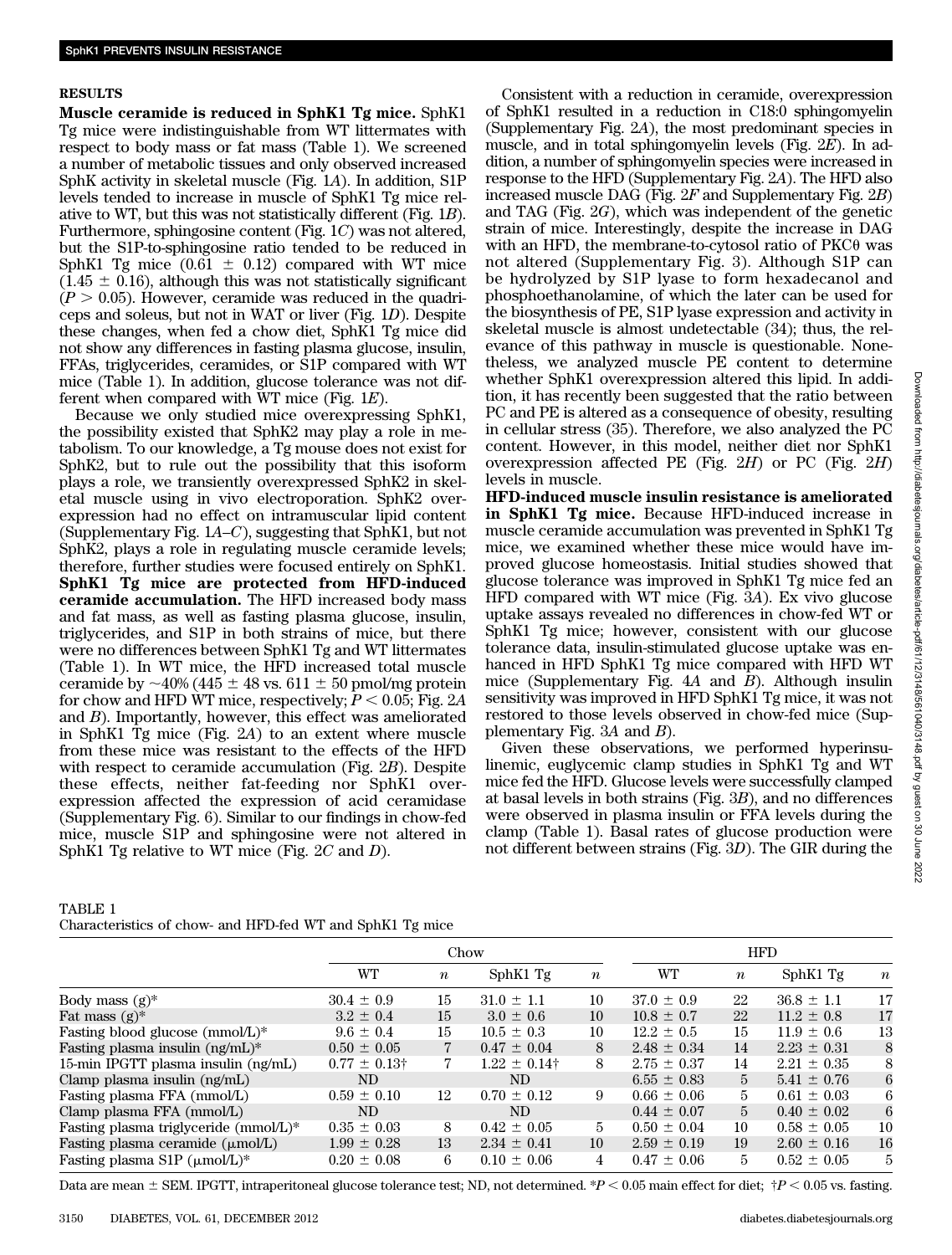

FIG. 1. Phenotypic data from chow-fed WT and SphK1 Tg mice. A: SphK1 activity in muscle, WAT, and liver (WT  $n = 8$ ; SphK1 Tg  $n = 5$ ). B: Muscle S1P content (WT  $n = 7$ ; SphK1 Tg  $n = 6$ ). C: Muscle sphingosine content (WT  $n = 7$ ; SphK1 Tg  $n = 6$ ). D: Ceramide levels in quadriceps (Quad) (WT  $n = 7$ ; SphK1 Tg  $n = 5$ ), soleus (WT  $n = 7$ ; SphK1 Tg  $n = 6$ ), WAT (WT  $n = 10$ ; SphK1 Tg  $n = 10$ ), and liver (WT  $n = 8$ ; SphK1 Tg  $n = 5$ ). E: Glucose tolerance curves (WT  $n = 15$ ; SphK1 Tg  $n = 10$ ). Data are mean  $\pm$  SEM. \*\*P < 0.01 vs. WT.

clamp was markedly higher in SphK1 Tg compared with WT mice (Fig. 3C). This was primarily due to improved muscle insulin sensitivity because IS-Rd was higher in SphK1 Tg compared with WT mice (Fig. 3E). In contrast, the suppression of hepatic glucose production during the clamp was comparable between SpK1 Tg and WT mice (Fig. 3F), indicating that hepatic insulin action was not affected by SphK1 overexpression in muscle. This was expected because the HFD-induced increase in liver lipids ([Supplementary Fig. 5](http://diabetes.diabetesjournals.org/lookup/suppl/doi:10.2337/db12-0029/-/DC1)A–C) was not different when comparing SphK1 Tg with WT mice. Tissue-specific glucose uptake (Rg') during the clamp was augmented in hind limb muscle from SphK1 Tg mice (EDL, tibialis anterior, and quadriceps), but not in WAT (Fig. 3G). We also examined the effect of SphK1 overexpression on Akt phosphorylation in isolated EDL muscles. Insulin-stimulated Akt phosphorylation was increased in HFD SphK1 Tg mice compared with HFD WT mice (Fig. 3H–J).

SphK1 Tg mice are protected from HFD-induced JNK activation. The phosphorylation of  $IKK-\beta$  was neither affected by diet nor genotype (Fig. 4A). In contrast, the HFD induced a significant increase in JNK phosphorylation, but this was attenuated in SphK1 Tg mice (Fig. 4B). We also examined whether proinflammatory cytokines or markers of macrophage infiltration were affected by diet or mouse genetic strain in skeletal muscle. Although F4/80 mRNA was increased by the HFD, no such effect was seen for interleukin 6 or tumor necrosis factor- $\alpha$  expression. The expression of these genes was unaffected by SphK1 overexpression, irrespective of diet ([Supplementary Fig. 6\)](http://diabetes.diabetesjournals.org/lookup/suppl/doi:10.2337/db12-0029/-/DC1). To confirm the in vivo results, we used an alternative model system, high concentrations of the saturated FA palmitate, to activate JNK in muscle. Isolated soleus muscles from WT and SphK1 Tg mice were incubated in the presence of

low-dose (control; 0.5 mmol/L) and high-dose (2.0 mmol/L) palmitate. Incubation of high-dose palmitate uniformly increased the accumulation of ceramide species, as well as total ceramide, but this increase was blunted when the skeletal muscle of SphK1 Tg was compared with WT mice (Fig. 4C). In this model, the palmitate-induced phosphorylation of JNK was also markedly attenuated in muscle from SphK1 Tg mice (Fig. 4D). Overexpression of SphK1 does not alter markers of

angiogenesis, oxidative stress, or AMPK activity. Because Sphk1/S1P has been implicated in regulating angiogenesis (23), oxidative stress (24), and AMPK activity (36), it is possible that any one of these factors could be affected by SphK1 overexpression and influence muscle insulin sensitivity. Therefore, the expression of numerous markers of angiogenesis was determined, including cluster of differentiation (CD) 31, platelet-derived growth factor (PDGF), and vascular endothelial growth factor (VEGF). The expression of CD31 was unaffected by diet or genotype, whereas PDGF was reduced with the HFD, and VEGF expression was lower in muscle of SphK1 Tg mice [\(Supple](http://diabetes.diabetesjournals.org/lookup/suppl/doi:10.2337/db12-0029/-/DC1)[mentary Fig. 6\)](http://diabetes.diabetesjournals.org/lookup/suppl/doi:10.2337/db12-0029/-/DC1). The content of malondialdehyde, a marker of tissue oxidative stress, was not altered by the HFD or SphK1 overexpression ([Supplementary Fig. 7](http://diabetes.diabetesjournals.org/lookup/suppl/doi:10.2337/db12-0029/-/DC1)A). Furthermore, muscle AMPK activity was similar in all groups studied [\(Supplementary Fig. 7](http://diabetes.diabetesjournals.org/lookup/suppl/doi:10.2337/db12-0029/-/DC1)B).

## DISCUSSION

Ceramide is a potent lipid-signaling molecule that can cause insulin resistance by impairing activation of the insulin-signaling pathway. Moreover, preventing ceramide accumulation by inhibiting de novo ceramide synthesis protects against insulin resistance (9,10). It is well known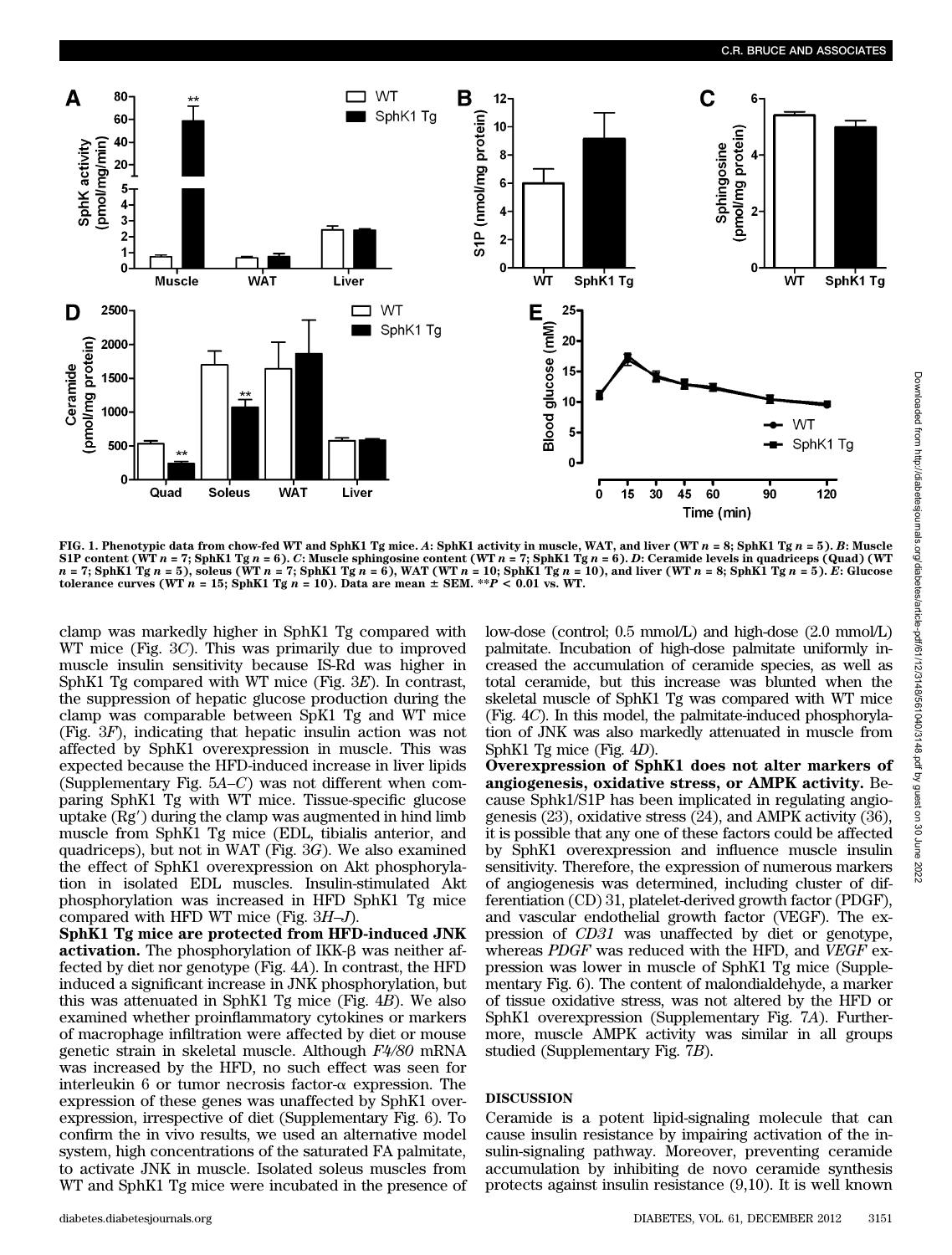

FIG. 2. Muscle lipid levels in chow-fed and HFD-fed WT and SphK1 Tg mice. A: Ceramide levels (chow WT  $n = 7$ ; chow SphK1 Tg  $n = 5$ ; HFD WT  $n = 7$ 15; HFD SphK1 Tg n = 15). B: Fold change in total ceramide content (data expressed relative to chow group of the same genotype; n = 15). C: S1P<br>content in muscle of HFD-fed WT (n = 8) and SphK1 Tg mice (n = 7). D: Muscle s SphK1 Tg  $n = 5$ ; HFD WT  $n = 7$ ; HFD SphK1 Tg  $n = 7$ ). G: Muscle TAG content (chow WT  $n = 6$ ; chow SphK1 Tg  $n = 7$ ; HFD WT  $n = 10$ ; HFD SphK1 Tg  $n = 8$ ). H: PE levels (chow WT  $n = 5$ ; chow SphK1 Tg  $n = 5$ ; HFD WT  $n = 7$ ; HFD SphK1 Tg  $n = 7$ ). I: PC levels (chow WT  $n = 5$ ; chow SphK1 Tg  $n = 5$ ; HFD WT n = 7; HFD SphK1 Tg n = 7). Data are mean  $\pm$  SEM. \*P < 0.05 vs. wild type. †Main effect for genotype, P < 0.05. ‡Main effect for diet,  $P < 0.05$ .

that SphK1 prevents ceramide accumulation by promoting its metabolism into S1P, but to date, the role of SphK1 in the etiology of obesity and insulin resistance has not been directly examined. Here, we provide novel evidence that SphK1 is an important enzyme that regulates ceramide metabolism and insulin sensitivity in skeletal muscle. These findings highlight that in addition to inhibiting ceramide synthesis, targeting pathways to enhance ceramide degradation may be beneficial in treating muscle insulin resistance.

Several hypotheses have been proposed to define the molecular pathways that impair insulin action. Insulin resistance is associated with ectopic lipid deposition in liver and muscle (2); moreover, the accumulation of deleterious lipids, such as DAG (5) and ceramide (10), dysregulate insulin action directly (6) or indirectly via the activation of serine threonine kinases such JNK (7). Data from the current study, at least with respect to SphK1 overexpression, suggest that ceramide accumulation and JNK activation in muscle are involved in HFD-induced insulin resistance in mice. When SphK1 Tg mice were fed the HFD, ceramide levels were not increased above those observed in chow-fed Tg animals. These results were accompanied by improved whole-body and skeletal muscle insulin sensitivity (Fig.  $3A-F$  and [Supplementary Fig. 4](http://diabetes.diabetesjournals.org/lookup/suppl/doi:10.2337/db12-0029/-/DC1)), improved insulin-stimulated Akt phosphorylation (Fig. 3G–I), and an attenuated JNK phosphorylation in muscle (Fig. 4). Together, these data suggest that overexpression of SphK1 in skeletal muscle prevents ceramide accumulation and bioactivity, which improves insulin action, in part, by improving insulin signaling and preventing JNK phosphorylation.

Overexpression of SphK1 may be expected to increase S1P levels. In the current study, we did not detect an increase in intramuscular S1P content in SphK1 Tg mice (Fig. 1B, Fig. 2C). Although somewhat unexpected, these findings are similar to those of Takuwa et al. (24), who found that tissue S1P was only modestly increased in SphK1 Tg mice with high-level overexpression, whereas in mice with low-level overexpression, S1P was not different to WT mice. This suggests that any increase in S1P production caused by overexpressing SphK1 is balanced by S1P breakdown (23). Nonetheless, these findings have important implications for the current study because they suggest that SphK1 overexpression in these circumstances improves metabolic homeostasis by reducing ceramide accumulation per se and not via any effect due to an increase in intracellular S1P.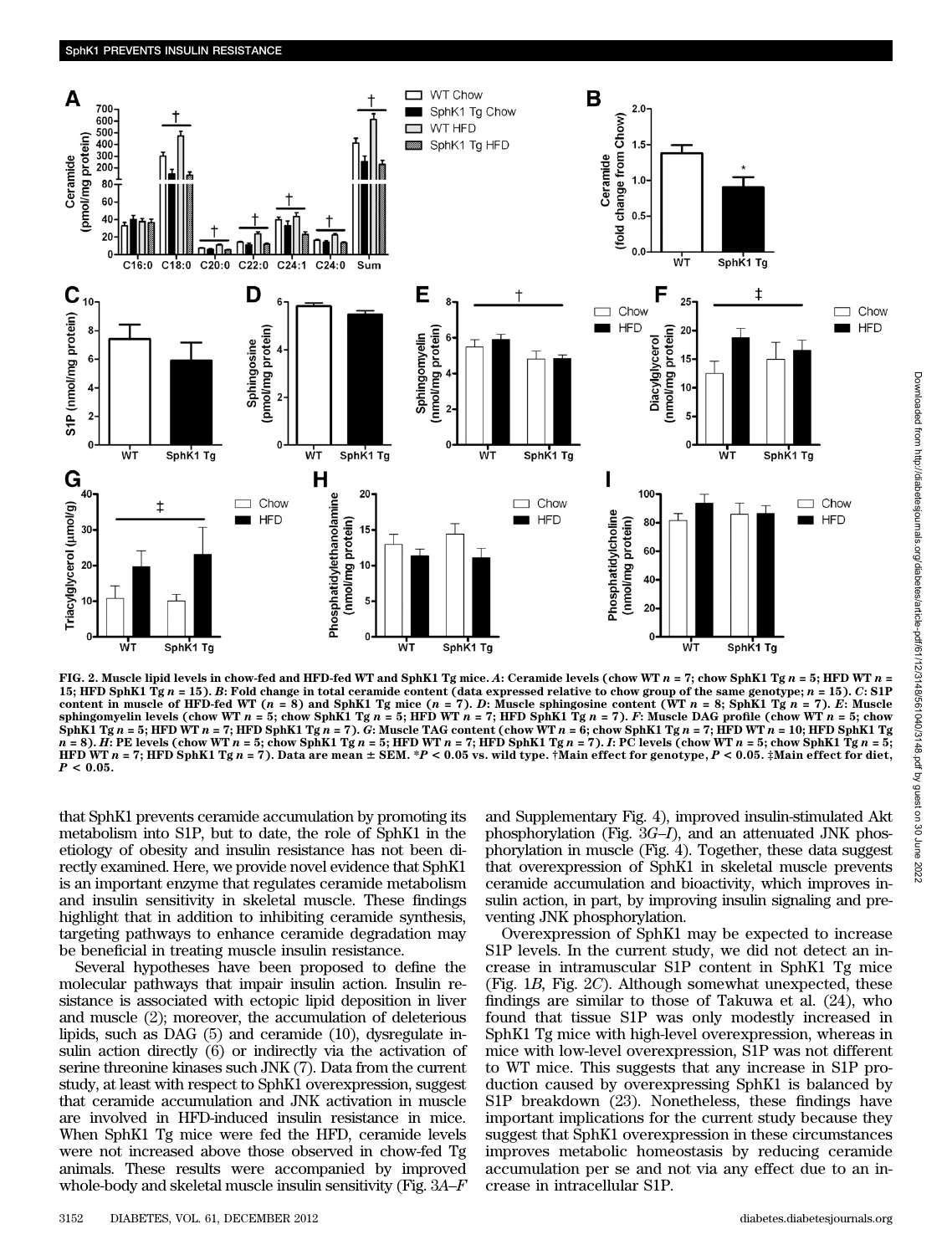

FIG. 3. Glucose tolerance and insulin sensitivity is enhanced in SphK1 Tg mice fed an HFD. A: Blood glucose levels during a glucose tolerance test in HFD-fed WT ( $n = 22$ ) and SphK1 Tg ( $n = 17$ ) mice. B: Blood glucose levels during the hyperinsulinemic, euglycemic clamp (WT  $n = 5$ ; SphK1 Tg  $n = 5$ 6). C: Glucose infusion rate (WT n = 5; SphK1 Tg n = 6). D: Basal rates of endogenous glucose  $R_a$  (EndoRa) (WT n = 5; SphK1 Tg n = 6). E: Insulinstimulated glucose  $R_d$  (WT n = 5; SphK1 Tg n = 6). F: Percent suppression of EndoRa (WT n = 5; SphK1 Tg n = 6). G: Tissue glucose uptake (WT n = 5; SphK1 Tg  $n = 6$ ). H: Immunoblot of pAkt serine (ser) 473 in basal and insulin-stimulated EDL muscles ex vivo ( $n = 8$  for each group). I: Quantification of pAkt ser473 ( $n = 8$  for each group). J: Fold change in pAkt ser473 under insulin-stimulated conditions. Data are mean  $\pm$  SEM;  $n = 17-22$  for the glucose tolerance data ( $n = 8$  for each group). \*P < 0.05 vs. WT; \*\*P < 0.01 vs. WT. TA, tibialis anterior; Quad, quadriceps.

Although our study reveals an important role for SphK1 in regulating muscle ceramide, we cannot discount the possibility that overexpression of SphK1 altered the activity of other enzymes involved in sphingolipid metabolism. In this regard, sphingomyelin levels were lower in muscle from SphK1 Tg mice. However, rather than being mediated by alterations in enzyme activity, this effect may simply be driven by the reduction in ceramide itself. In support of such a precursor relationship is the fact that the C18:0 species of both ceramide and sphingomyelin were reduced by SphK1 overexpression. Nonetheless, because sphingolipid enzymes, such as serine palmitoyltransferase, ceramidase, and sphingomyelinase, are regulated by factors such as exercise training (37) and HFD (38), it is possible that the activity of these enzymes was altered in SphK1 Tg mice, which may, in part, contribute to the observed effects on muscle ceramide metabolism.

Previous studies have implicated SphK1 in playing a role in regulating muscle blood flow and angiogenesis (23), factors that could alter muscle insulin sensitivity. Our data showing enhanced insulin-stimulated glucose uptake ex vivo ([Supplementary Fig. 4](http://diabetes.diabetesjournals.org/lookup/suppl/doi:10.2337/db12-0029/-/DC1)) suggests that the effects of SphK1 overexpression on muscle insulin sensitivity are independent of changes in blood flow and angiogenesis. In this ex vivo system, differences in muscle capillarization and blood flow are circumvented as substrate delivery occurs via diffusion from the incubation medium. Furthermore, we determined the expression of a number of markers of an-<br>giogenesis in muscle. Although *CD31* expression was ungiogenesis in muscle. Although *CD31* expression was un-<br>affected by diet or genotype. *PDGF* was reduced with the affected by diet or genotype, PDGF was reduced with the

HFD and VEGF was lower in muscle of SphK1 Tg mice. Taken together, these data do not support a role for increased angiogenesis or blood flow contributing to the improvement in insulin action in the HFD SphK1 Tg mice.

In addition to ceramide, DAG accumulation is associated with muscle insulin resistance (4,5). Overexpression of SphK1 reduced ceramide levels, but the HFD-induced increase in DAG was unaffected. Interestingly, the improvement in insulin-stimulated glucose uptake in HFD SphK1 Tg mice was not sufficient to restore insulin sensitivity to chow-fed levels ([Supplementary Fig. 4\)](http://diabetes.diabetesjournals.org/lookup/suppl/doi:10.2337/db12-0029/-/DC1). Thus, it is possible that DAG mediated the residual insulin resistance in fat-fed SphK1 Tg mice. Although the mechanism by which DAG causes insulin resistance is not completely understood, it is possible that activation of PKC isoforms is involved. We have previously shown that fat-feeding in rats increases muscle DAG and leads to an increase in the membrane-to-cytosol ratio of PKC $\theta$  (27) and that preventing DAG accumulation by increasing FA  $oxidation blocks the redistribution of PKC $\theta$  to the mem$ brane; however, we did not detect any differences in the  $localization of PKC $\theta$  in the current study. These findings$ suggest that other PKC isoforms not analyzed, such as PKC $\delta$  and PKC $\varepsilon$ , may play a role in DAG-mediated insulin resistance or implicate PKC-independent mechanisms. Regardless, our data indicate that ceramide and DAG are both likely to contribute to the development of insulin resistance in muscle.

In summary, our data reveal that SphK1 is a key enzyme that reduces the accumulation of muscle ceramide in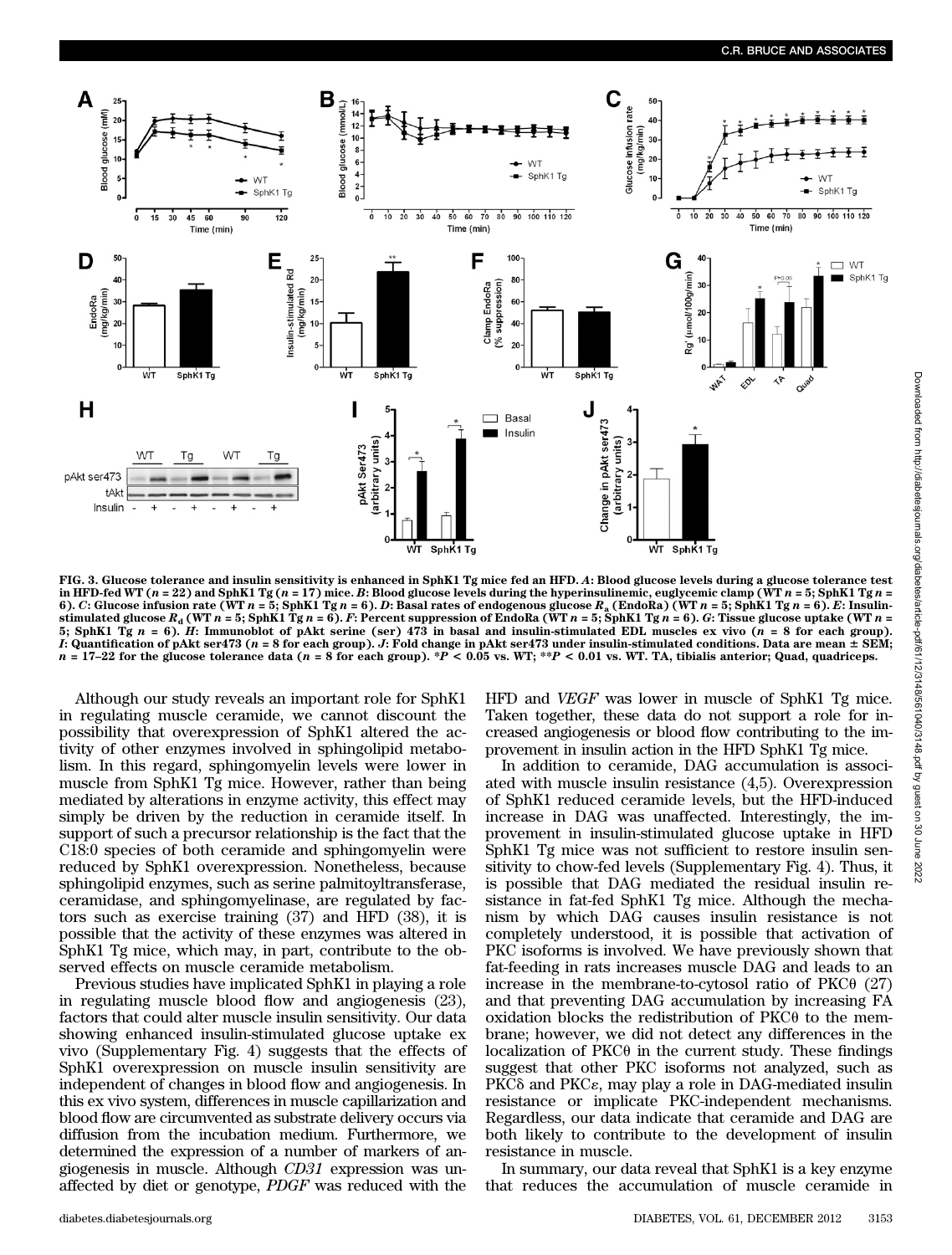

FIG. 4. Inflammatory markers in skeletal muscle of WT and SphK1 Tg mice. A: pIKK in muscle from chow- and HFD-fed mice (chow WT  $n = 7$ ; chow SphK1 Tg  $n = 5$ ; HFD WT  $n = 9$ ; HFD SphK1 Tg  $n = 10$ ). B: pJNK in muscle from chow- and HFD-fed mice (chow WT  $n = 7$ ; chow SphK1 Tg  $n = 5$ ; HFD  $\hat{W}T n = 9$ ; HFD SphK1 Tg  $n = 10$ ). C: Ceramide profile of soleus muscles incubated with low (0.5 mmol/L;  $n = 8$  for WT;  $n = 6$  for SphK1 Tg) and high  $(2.0 \text{ mmol/L}; n = 10 \text{ for WT}; n = 8 \text{ for SphK1 Tg})$  palmitate for 6 h. D: pJNK in soleus muscles incubated with low  $(0.5 \text{ mmol/L})$  and high  $(2.0 \text{ mmol/L})$ palmitate for 6 h (n = 12 for each group). Data are mean  $\pm$  SEM. For B and D: \*P < 0.05 for specified comparisons. For C:  $\uparrow$ P < 0.05 main effect for palmitate;  $\ddagger P < 0.05$  main effect for genotype.

conditions of lipid oversupply. This is important because ceramide has previously been shown to activate JNK and inhibit insulin signaling, which both contribute to decreased insulin action. These data identify SphK1 as an important regulator of lipid partitioning in skeletal muscle, thereby highlighting the potential for targeting pathways to enhance ceramide degradation for the prevention and/or treatment of obesity-induced muscle insulin resistance.

## ACKNOWLEDGMENTS

This work was supported by NHMRC Project Grant 526608 to C.R.B. and the Victorian Government Operational Infrastructure Support Program. C.R.B. is a Career Development Fellow. S.M.P. and P.J.M. are Senior Research Fellows, and M.A.F. is a Senior Principal Research Fellow of the NHMRC.

No potential conflicts of interest relevant to this article were reported.

C.R.B. and M.A.F. designed the research, wrote the manuscript, and contributed to the writing of the final submitted version of the manuscript. S.R., J.R.B., C.Y., G.M.K., A.S., R.S.L.-Y., and J.M.W. performed research and contributed to the writing of the final submitted version of the manuscript. K.Y., Y.T., and P.J.M. contributed new reagents and analytical tools and contributed to the writing of the final submitted version of the manuscript. S.M.P. designed the research, contributed new reagents and analytical tools, and contributed to the writing of the final submitted version of the manuscript. M.A.F. and C.R.B. are the guarantors of this work and, as such, had full access to all the data in the study and take responsibility for the integrity of the data and the accuracy of the data analysis.

#### REFERENCES

- 1. Schenk S, Saberi M, Olefsky JM. Insulin sensitivity: modulation by nutrients and inflammation. J Clin Invest 2008;118:2992–3002
- 2. Savage DB, Petersen KF, Shulman GI. Disordered lipid metabolism and the pathogenesis of insulin resistance. Physiol Rev 2007;87:507–520
- 3. Holland WL, Knotts TA, Chavez JA, Wang LP, Hoehn KL, Summers SA. Lipid mediators of insulin resistance. Nutr Rev 2007;65:S39–S46
- 4. Itani SI, Ruderman NB, Schmieder F, Boden G. Lipid-induced insulin resistance in human muscle is associated with changes in diacylglycerol, protein kinase C, and IkappaB-alpha. Diabetes 2002;51:2005–2011
- 5. Chibalin AV, Leng Y, Vieira E, et al. Downregulation of diacylglycerol kinase delta contributes to hyperglycemia-induced insulin resistance. Cell 2008;132:375–386